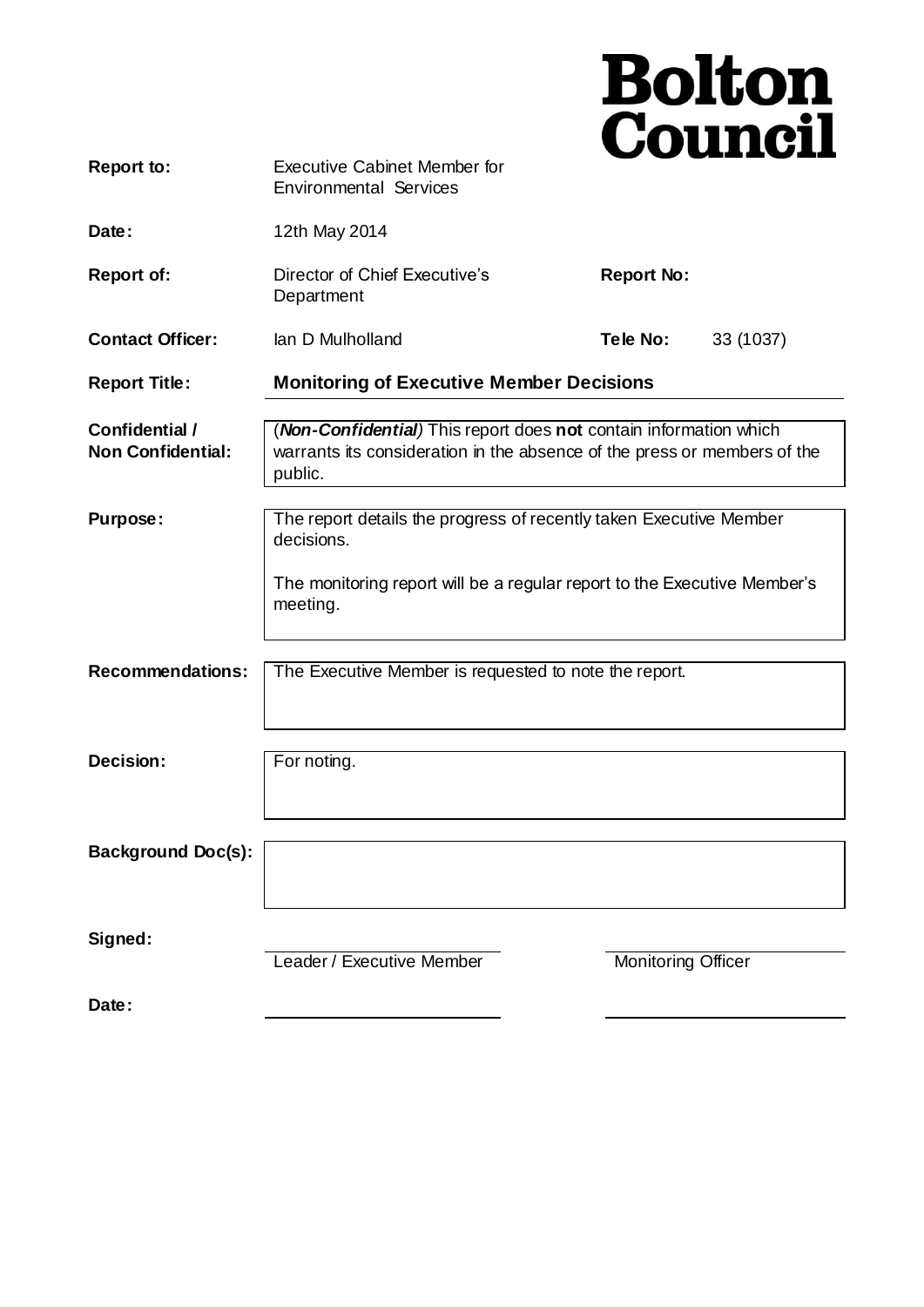| Date of<br><b>Meeting</b> | Item and Decision                                                                                                                                                                                                                                                                                                                                                                             | <b>Action and Progress</b>                                                                                                                                                                                                                                                                                                                                                        |
|---------------------------|-----------------------------------------------------------------------------------------------------------------------------------------------------------------------------------------------------------------------------------------------------------------------------------------------------------------------------------------------------------------------------------------------|-----------------------------------------------------------------------------------------------------------------------------------------------------------------------------------------------------------------------------------------------------------------------------------------------------------------------------------------------------------------------------------|
|                           | Building Cleaning Services Business Plan 2011-2014<br>(K Roberts)                                                                                                                                                                                                                                                                                                                             |                                                                                                                                                                                                                                                                                                                                                                                   |
|                           | The Executive Member APPROVED -                                                                                                                                                                                                                                                                                                                                                               |                                                                                                                                                                                                                                                                                                                                                                                   |
|                           | The proposed three year Business Plan for Building Cleaning<br>Services, as now submitted.                                                                                                                                                                                                                                                                                                    | <b>Business Plan Update</b><br>to be provided Q4<br>2013/14                                                                                                                                                                                                                                                                                                                       |
| 30/08/11                  | Security and Response Business Plan 2011-14 (K Roberts)                                                                                                                                                                                                                                                                                                                                       |                                                                                                                                                                                                                                                                                                                                                                                   |
|                           | The Executive Member APPROVED -                                                                                                                                                                                                                                                                                                                                                               |                                                                                                                                                                                                                                                                                                                                                                                   |
|                           | The proposed three year Business Plan for Security and<br>Response, as now been submitted.                                                                                                                                                                                                                                                                                                    | <b>Business Plan Update</b><br>to be provided Q4<br>2013/14                                                                                                                                                                                                                                                                                                                       |
| 02/07/12                  | Claim for Public Rights of Way - Edditch Farm (R Woods)                                                                                                                                                                                                                                                                                                                                       |                                                                                                                                                                                                                                                                                                                                                                                   |
|                           | A Claim was made for a public right of way from Hengist<br>Street to Leverhulme Park via Edditch Farm. The Cabinet<br>Member declined to make an order based on the evidence<br>submitted by the Claimant.                                                                                                                                                                                    | As objections were<br>received, the matter is<br>to be referred to the<br>planning inspector for<br>decision                                                                                                                                                                                                                                                                      |
|                           | The Claimant appealed to the Planning Inspectorate who<br>allowed the appeal. The Planning inspectorate has directed<br>Bolton Council to make an order modifying the Definitive Map<br>and Statement. . The order was made and advertised on 17 <sup>th</sup><br>January 2014. The period for objection ended on 19 <sup>th</sup><br>February, several objections were received.             |                                                                                                                                                                                                                                                                                                                                                                                   |
| 13/08/12                  | <b>Gorses Road - Repairs To The Fencing Petition</b><br>(G Grimshaw)                                                                                                                                                                                                                                                                                                                          |                                                                                                                                                                                                                                                                                                                                                                                   |
|                           | Following a recommendation from the Cabinet Member for<br>Highways and Transport, the Executive Cabinet Member<br>AGREED that the responsibility for the repairs sits with a third<br>party land owner and is outside of the Council's remit to<br>resolve at our expense and that the matters set out in<br>paragraph 3.2 of the report be included in the letter sent to<br>the petitioner. | The ownership of this<br>land has passed to a<br>new company. The<br>previous company<br>has gone into<br>liquidation and the<br>directors bought up<br>the assets (and<br>liabilities) and formed<br>a new venture. The<br>Council's recharge<br>officer is pursuing the<br>outstanding balance<br>from the new<br>company and remains<br>hopeful of securing<br>the settlement. |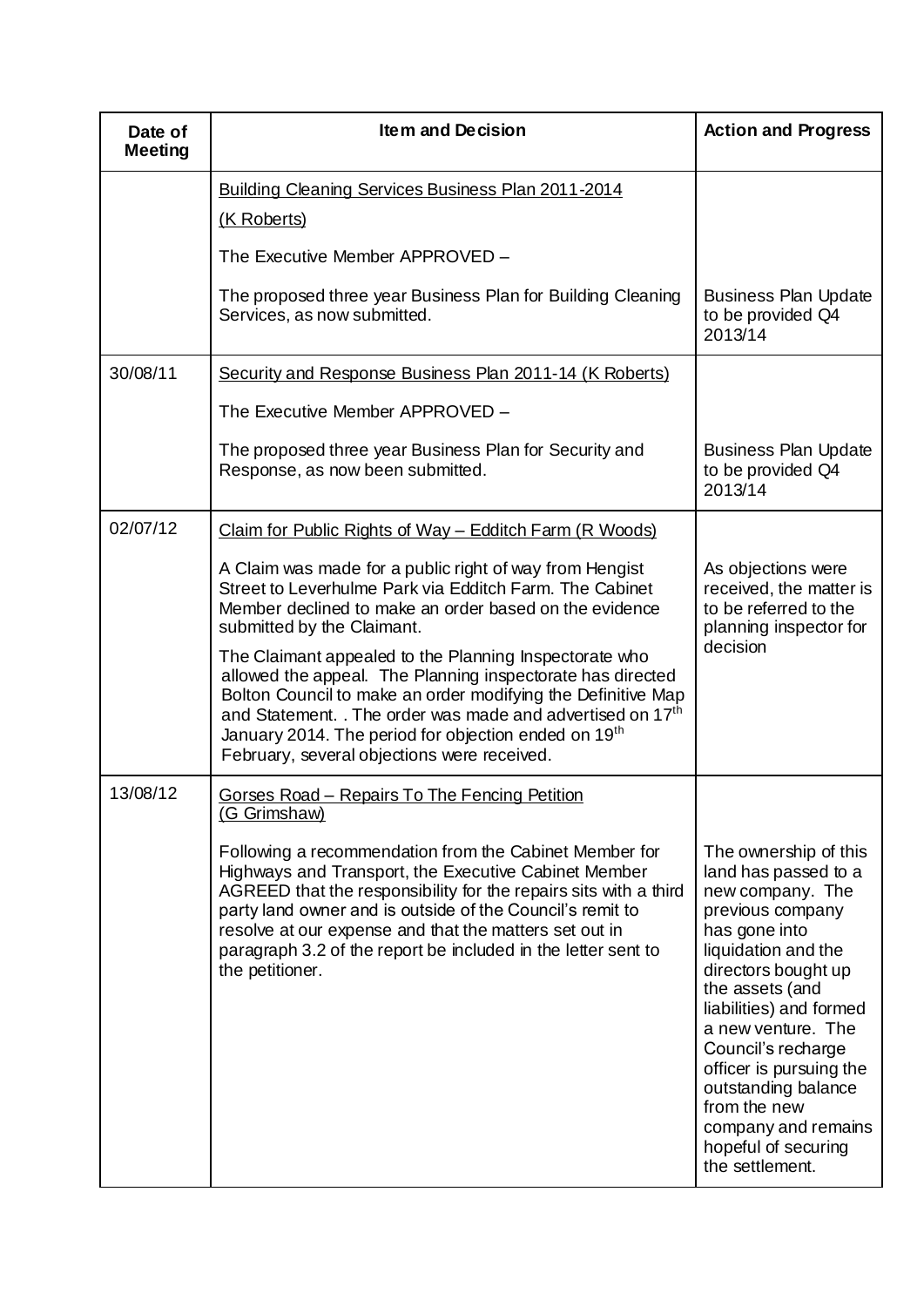| 21/01/13 |       | Highways Maintenance Programme One Off Funding, 2013 -<br>2015 (K Walker)                                                                                                                                               |                                                                                                                                                                       |
|----------|-------|-------------------------------------------------------------------------------------------------------------------------------------------------------------------------------------------------------------------------|-----------------------------------------------------------------------------------------------------------------------------------------------------------------------|
|          |       | Following a recommendation from the Cabinet Member for<br>Highways and Transportation, the Executive Cabinet Member<br>NOTED the report and APPROVED the programme of works<br>as outlined in Appendix A to the report. | Several projects<br>scheduled for 2014/15<br>brought forward using<br>additional DFT<br>monies. All projects<br>on course for<br>completion prior to<br>year end. KJW |
|          |       |                                                                                                                                                                                                                         | 13/14 programme<br>C/way 100%<br>complete.                                                                                                                            |
|          |       |                                                                                                                                                                                                                         | 13/14 programme<br>F/way 70% complete                                                                                                                                 |
|          |       |                                                                                                                                                                                                                         | 14/15 programme<br>C/way 20% complete                                                                                                                                 |
|          |       |                                                                                                                                                                                                                         | 14/15 programme<br>F/way 80% complete                                                                                                                                 |
| 04/03/13 |       | <b>Equipped Play Area Strategy Refresh 2013-2018 (M Russell)</b>                                                                                                                                                        |                                                                                                                                                                       |
|          |       | The Executive Cabinet Member APPROVED -                                                                                                                                                                                 |                                                                                                                                                                       |
|          | (i)   | The proposed strategic priorities for 2013-2018 as<br>detailed in the report; and                                                                                                                                       | Action Plan, including<br>recommended ward                                                                                                                            |
|          | (ii)  | The proposed Action Plan Framework as detailed in the<br>report; SUPPORTED -                                                                                                                                            | priorities, in<br>preparation and being<br>discussed with Ward<br>Members. Agreed<br>2013/14 priorities<br>implemented. 2014/15<br>Action Plan identified.            |
|          | (iii) | The submission of a bid for Capital Funding to be utilised<br>to fund identified priorities in those wards with insufficient<br>Section 106 or other identifiable funding; and<br><b>AUTHORISED -</b>                   |                                                                                                                                                                       |
|          | (iv)  | The Director of Environmental Services to confirm ward<br>priorities, within the Action Plan Framework, with Ward<br>Members as appropriate.                                                                            |                                                                                                                                                                       |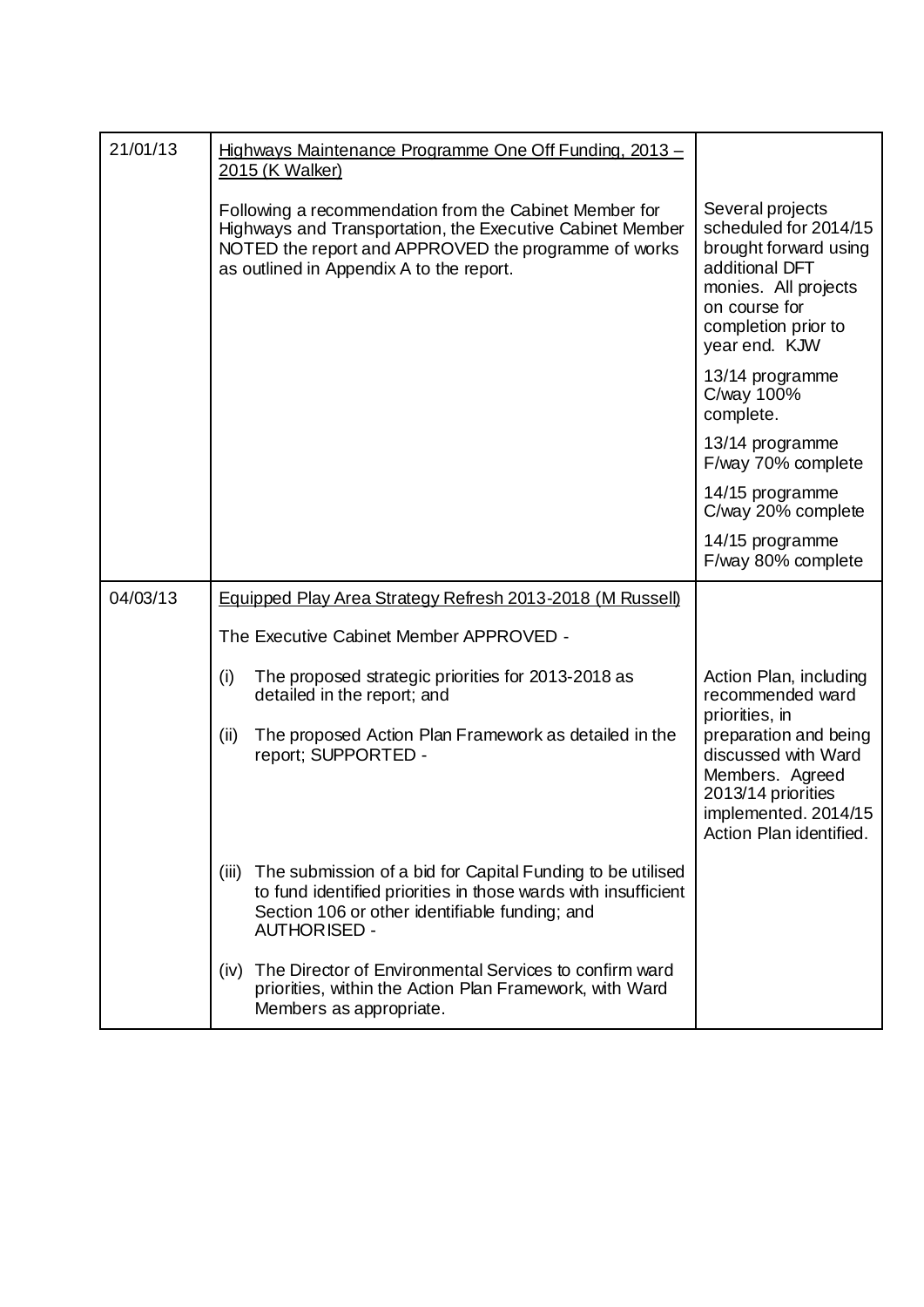| 25/03/13 | Hackney Carriage Licences: Review of the Restriction of<br>Numbers and Unmet Demand (L Duckworth)                                                                                                                                                                                                                                                   |                                                                                                                                                                                   |
|----------|-----------------------------------------------------------------------------------------------------------------------------------------------------------------------------------------------------------------------------------------------------------------------------------------------------------------------------------------------------|-----------------------------------------------------------------------------------------------------------------------------------------------------------------------------------|
|          | The Executive Cabinet Member AGREED -                                                                                                                                                                                                                                                                                                               |                                                                                                                                                                                   |
|          | The retention of the restriction to the number of hackney<br>(i)<br>carriage vehicle licences;<br>That the number of hackney carriage vehicle licences be<br>(ii)<br>reduced from 110 to 108;                                                                                                                                                       | The reduction has<br>been implemented<br>and the cost of the<br>survey is being<br>recovered from the<br>trade.                                                                   |
|          | To explore the provision of rank at the Royal Bolton<br>(iii)<br>Hospital;<br>To consult on and develop any of the independent<br>(iv)<br>report's other recommendations; and                                                                                                                                                                       | As highlighted to<br>Members, the<br>recommendations will<br>be built into a priority<br>based action plan for<br>the licensing service<br>and implemented as<br>resources allow. |
|          | That the cost of the survey will be recovered from the<br>(v)<br>hackney carriage licence holders at £34 per year over a<br>two year period, as previously approved.                                                                                                                                                                                | Royal Bolton Hospital<br>indicate there is no<br>space to provide<br>ranking at the<br>hospital.                                                                                  |
| 08/04/13 | Greenspace Investment Programme 2013-2015 (M Russell)                                                                                                                                                                                                                                                                                               |                                                                                                                                                                                   |
|          | The Executive Cabinet Member APPROVED -                                                                                                                                                                                                                                                                                                             |                                                                                                                                                                                   |
|          | The proposed thematic use of the funding as detailed in<br>(i)<br>the report; and AUTHORISED -                                                                                                                                                                                                                                                      | Projects being<br>developed for<br>consultation and                                                                                                                               |
|          | The Director of Environmental Services to develop,<br>(ii)<br>amend and implement the projects as outlined in<br>Appendix A to the report, in consultation with the Cabinet<br>Member and Ward Members as appropriate.                                                                                                                              | implementation as<br>appropriate.                                                                                                                                                 |
| 01/07/13 | <b>Revised Service Charge Agreements for Bolton Market</b><br>(M Veigas)                                                                                                                                                                                                                                                                            |                                                                                                                                                                                   |
|          | The Executive Cabinet Member for Environmental Services<br>AUTHORISED the Markets Services to underwrite a service<br>charge increase in 2014/15 and 2015/16 as outlined in<br>paragraph 7.3 and 7.4 of the report and APPROVED the<br>revised methodology for the calculation of the service charge<br>as outlined in paragraph 6.0 of the report. | This will be<br>progressed as part of<br>the on-going<br>redevelopment<br>scheme.                                                                                                 |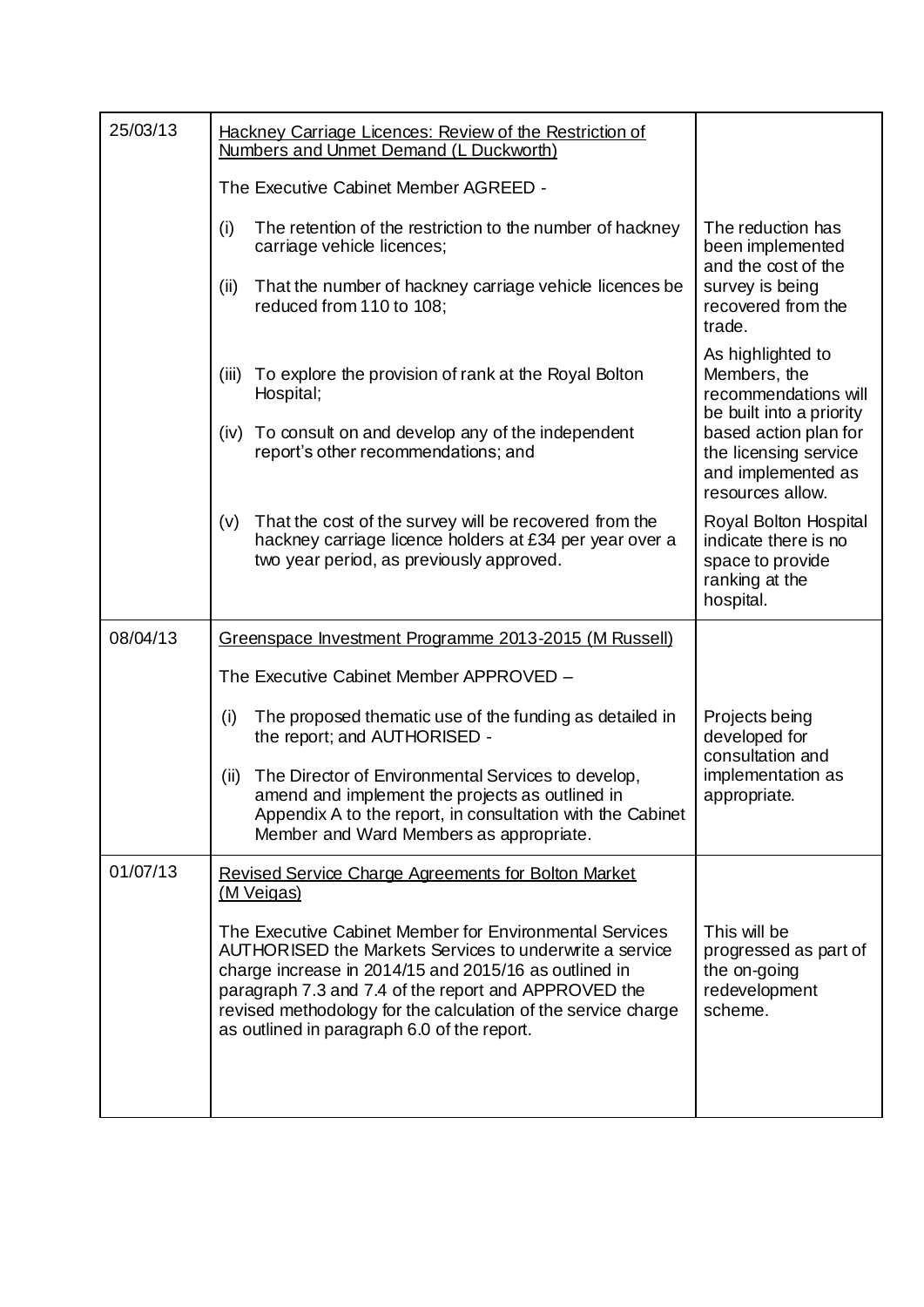| 02/09/13 | Proposals to buy in candidate Training and Testing for Private<br>Hire and Hackney Carriage Driver Licence Applicants<br>(L Duckworth)                                                                                                                                 |                                                                                                                                                                           |
|----------|------------------------------------------------------------------------------------------------------------------------------------------------------------------------------------------------------------------------------------------------------------------------|---------------------------------------------------------------------------------------------------------------------------------------------------------------------------|
|          | The Executive Cabinet Member APPROVED -                                                                                                                                                                                                                                |                                                                                                                                                                           |
|          | The proposal to buy in the driver knowledge assessment<br>(i)<br>from Bolton College as detailed in the report;                                                                                                                                                        | Service level<br>agreements signed<br>with Bolton College.                                                                                                                |
|          | The introduction of a new driver knowledge training<br>(ii)<br>course;                                                                                                                                                                                                 | <b>Training Programme</b><br>and new testing<br>arrangement now                                                                                                           |
|          | (iii) The proposed fee structure; and                                                                                                                                                                                                                                  | operational.                                                                                                                                                              |
|          | (iv) That any individuals who have currently booked a<br>knowledge test will be honoured under the existing<br>system (subject to passing the test on the first attempt)<br>but all other individuals will be referred to the College to<br>undertake the new process. | Members overview<br>session planned for<br>March 2014.                                                                                                                    |
| 07/10/13 | Scrap Metal Dealers Act, 2013 (Linda Duckworth)                                                                                                                                                                                                                        |                                                                                                                                                                           |
|          | The Executive Cabinet Member APPROVED -                                                                                                                                                                                                                                |                                                                                                                                                                           |
|          | The introduction of the two new scrap metal licences;<br>(i)                                                                                                                                                                                                           | Applications now                                                                                                                                                          |
|          | A basic disclosure being required as part of the<br>(ii)<br>application process;                                                                                                                                                                                       | being received from<br>existing operators.                                                                                                                                |
|          | The fee structure, as outlined in the appendix to the<br>(iii)<br>report; and                                                                                                                                                                                          | Checks are being<br>made to enable<br>licences to be issued.                                                                                                              |
|          | That Council be recommended to agree relevant<br>(iv)<br>changes to the Scheme of Delegation and the terms of<br>reference of the Licensing and Environmental Regulation<br>Committee, as indicated in section 4 of the report.                                        | Licences are now<br>being processed<br>ready for issue.                                                                                                                   |
|          |                                                                                                                                                                                                                                                                        | Licence issue now<br>commenced.                                                                                                                                           |
| 07/10/13 | Proposed Savings and Staff Restructuring within Highways<br>and Engineering (SY)                                                                                                                                                                                       |                                                                                                                                                                           |
|          | The Executive Cabinet Member APPROVED the report for<br>consultation purposes with trades unions, staff and<br>stakeholders.                                                                                                                                           | The staff recruitment<br>process has now<br>been completed. We<br>are just beginning to<br>consider the post<br>implementation<br>processes with staff<br>and the unions. |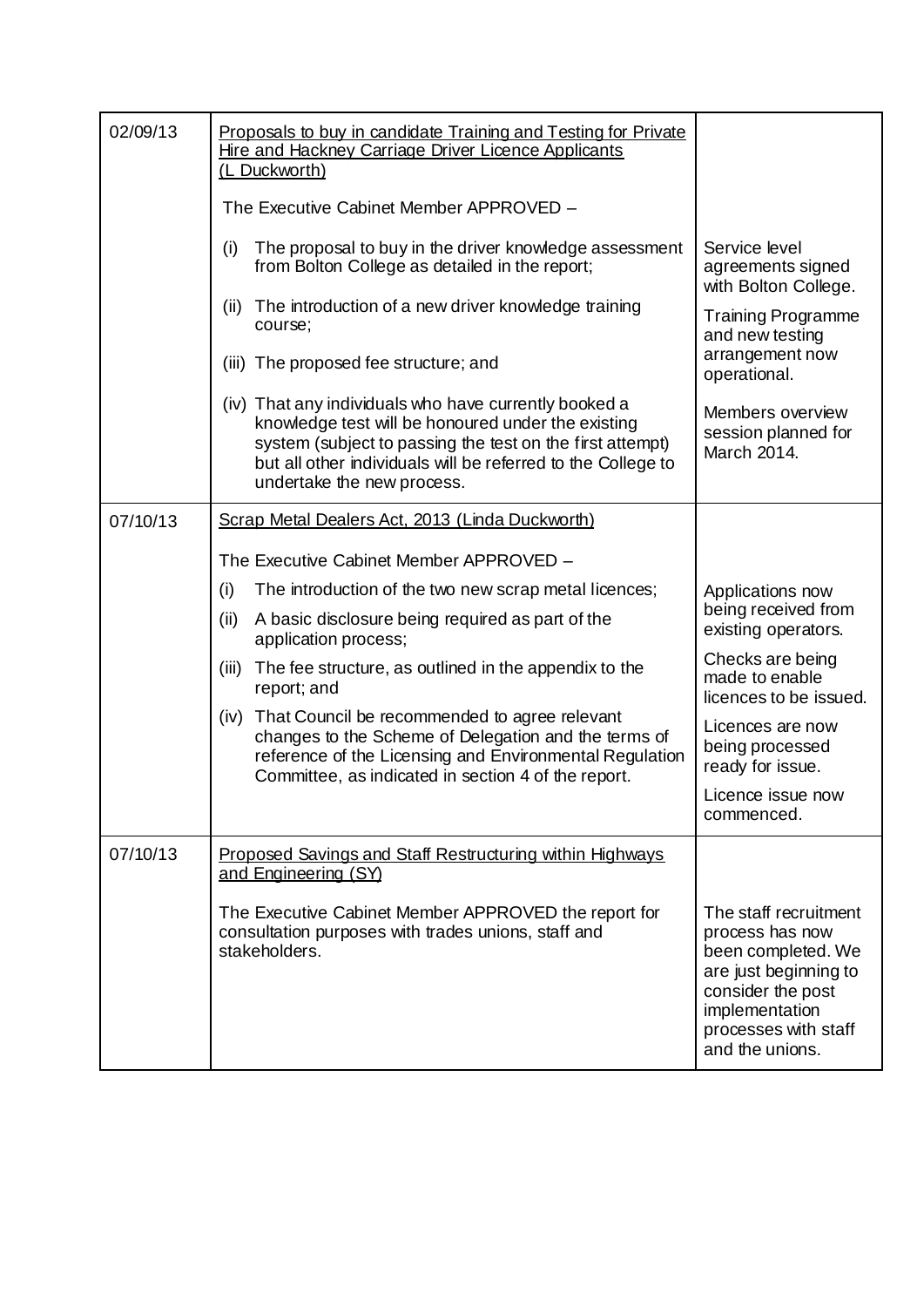| 04/11/13 | Horwich Town Centre 20mph Speed Limit (N Smithies)                                                                                                                                                                                                                                                       |                                                                               |
|----------|----------------------------------------------------------------------------------------------------------------------------------------------------------------------------------------------------------------------------------------------------------------------------------------------------------|-------------------------------------------------------------------------------|
|          | Following a recommendation from the Cabinet Member for<br>Highways and Transport, the Executive Cabinet Member<br>AGREED the revised scheme as shown on drawing number<br>933034/12, having considered the comments made in<br>response to the local area consultation and the views of ward<br>members. | Programmed for<br>implementation May<br>2014. Subject to legal<br>process.    |
| 04/11/13 | <b>Procurement of Residential Furniture (Ged Gallagher)</b>                                                                                                                                                                                                                                              |                                                                               |
|          | Following a recommendation from the Cabinet Member for<br>Waste, Recycling and Housing, the Executive Cabinet<br>Member AUTHORISED the Corporate Procurement Team to:                                                                                                                                    | 10 submissions<br>returned on 25.02.14<br>- tenders being<br>scrutinised with |
|          | Invite tenders for a service for the provision of<br>(i)<br>Residential Furniture, in accordance with the Council's<br>Standing Orders relating to Contracts;                                                                                                                                            | Procurement / Health<br>& Safety colleagues                                   |
|          | Appoint the most economically advantageous tenderers<br>(ii)<br>for the provision of Residential Furniture in accordance<br>with the tender documents; and                                                                                                                                               |                                                                               |
|          | Carry out the necessary legal formalities.<br>(iii)                                                                                                                                                                                                                                                      |                                                                               |
| 2/12/13  | Maxwell Street, Astley Bridge - Petition (K Walker)                                                                                                                                                                                                                                                      |                                                                               |
|          | Following a recommendation from the Cabinet Member for<br>Highways and Transport, the Executive Cabinet Member -                                                                                                                                                                                         |                                                                               |
|          | NOTED the contents of the report and the condition of<br>(i)<br>Maxwell Street;                                                                                                                                                                                                                          | Work now included in<br>2013/14 minor works<br>programme. KJW                 |
|          | NOTED that the block paving around the trees would be<br>(ii)<br>removed and replaced with grit sand to improve safety;                                                                                                                                                                                  | Resonse now<br>returned to Petition<br>Organiser. KJW                         |
|          | NOTE that the street nameplate, Back Hoyle Street will<br>(iii)<br>be removed as this was not a registered street name and<br>has no historical significance; and                                                                                                                                        | Nameplate now<br>removed.                                                     |
|          | (iv) Authorised officers to reply to residents informing them<br>of the outcome.                                                                                                                                                                                                                         | Complete                                                                      |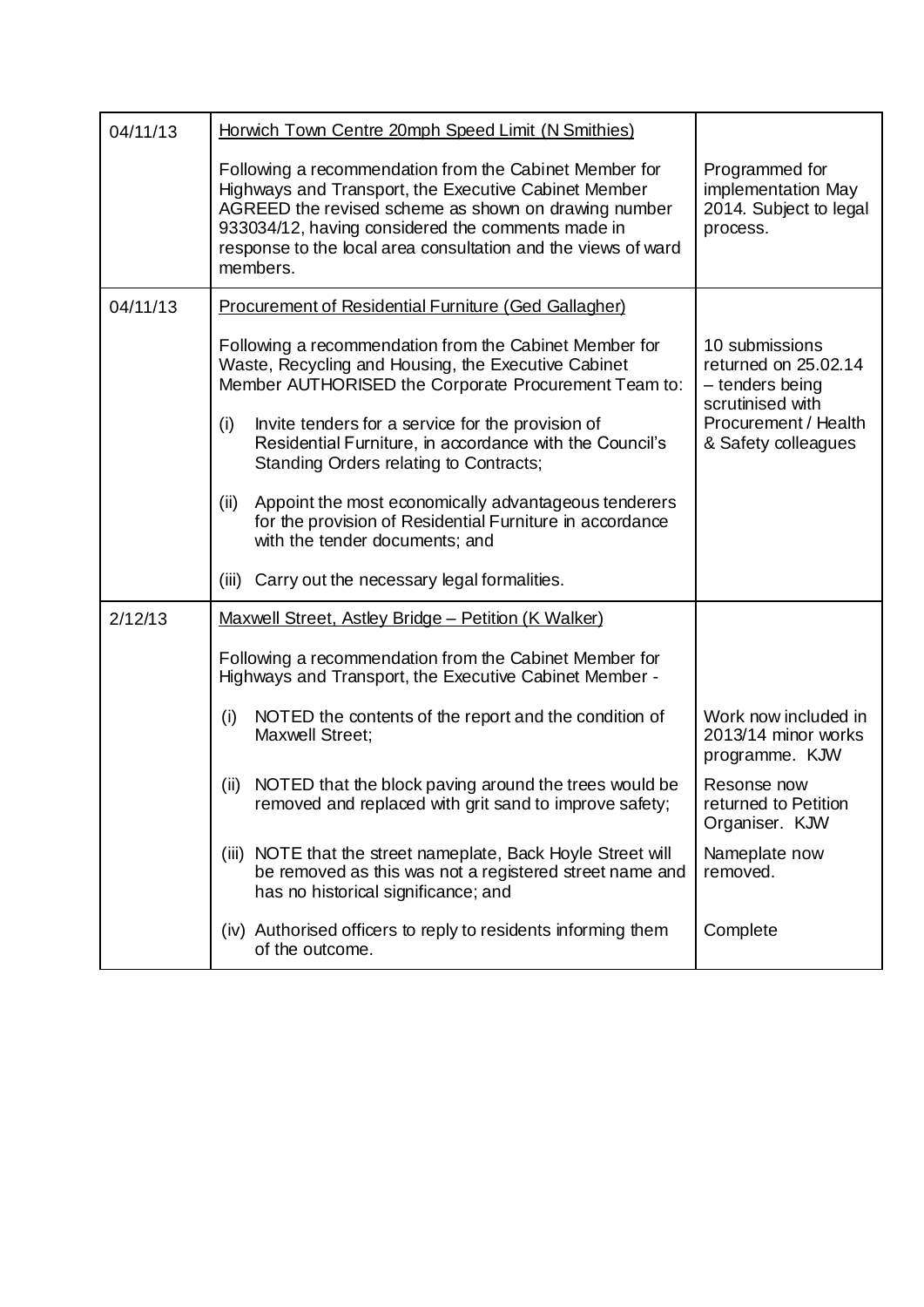| 02/12/13 | <b>AGMA Convictions Policy Relating to Private Hire and</b><br><b>Hackney Carriage Licensing (Gillian Hughes)</b>                                                                                                                                                                                                                                  |                                                                                                                                           |
|----------|----------------------------------------------------------------------------------------------------------------------------------------------------------------------------------------------------------------------------------------------------------------------------------------------------------------------------------------------------|-------------------------------------------------------------------------------------------------------------------------------------------|
|          | The Executive Cabinet Member for Environmental Services<br>AGREED to the undertaking of a consultation exercise as<br>detailed in the report and following this consider the adoption<br>of the AGMA Convictions Policy and implementation of the                                                                                                  | <b>Consultation ends</b><br>February 2014.<br>Comments will then<br>be considered.                                                        |
|          | proposals regarding the future hearing indecency cases.                                                                                                                                                                                                                                                                                            | Consultation complete<br>comments and<br>consideration to be<br>reported to Exec<br>Member April 14                                       |
| 6/01/14  | <b>Term Maintenance Contracts for Specialist Highway Surface</b><br><b>Treatments (K Walker)</b>                                                                                                                                                                                                                                                   |                                                                                                                                           |
|          | Following a recommendation from the Cabinet Member for<br>Highways and Transport the Executive Cabinet Member<br>NOTED the report and gave APPROVED that officers be<br>permitted to procure a new term maintenance contract for<br>surface dressing and also in respect of a new term<br>maintenance contract for micro asphalt and slurry works. | Surface Dressing<br>Tender now written<br>and approved by<br>Procurement.<br>Awaiting final sign off<br>from Legal before<br>release. KJW |
| 06/01/14 | Proposals for increased Period of Validation of Private Hire<br>and Hackney Carriage Vehicle Licenses (Elizabeth Pritchard).                                                                                                                                                                                                                       |                                                                                                                                           |
|          | The Executive Cabinet Member considered the proposals<br>and APPROVED the report subject to the deletion of the word<br>revoke in paragraph 2.7 of the report and the insertion<br>therefor of the word suspend.                                                                                                                                   | Aiming to put<br>procedures in place<br>and implement new<br>proposals from April<br>2014.                                                |
|          |                                                                                                                                                                                                                                                                                                                                                    | Implementation will<br>need to be deferred<br>until fees and charges<br>agreed, aim to<br>introduce 1 <sup>st</sup> July 14               |
| 03/02/14 | Darley Street/Church Street, Farnworth/Kearsley - Proposed<br><b>Waiting Restrictions, Objections (Sean Bamber)</b>                                                                                                                                                                                                                                |                                                                                                                                           |
|          | Following a recommendation from the Cabinet Member for<br>Highways and Transport the Executive Cabinet Member<br>Leader APPROVED the introduction of the proposed<br>restrictions as advertised for Darley Street and amendments<br>to the proposal for Church Street, as indicated in this report.                                                | Complete                                                                                                                                  |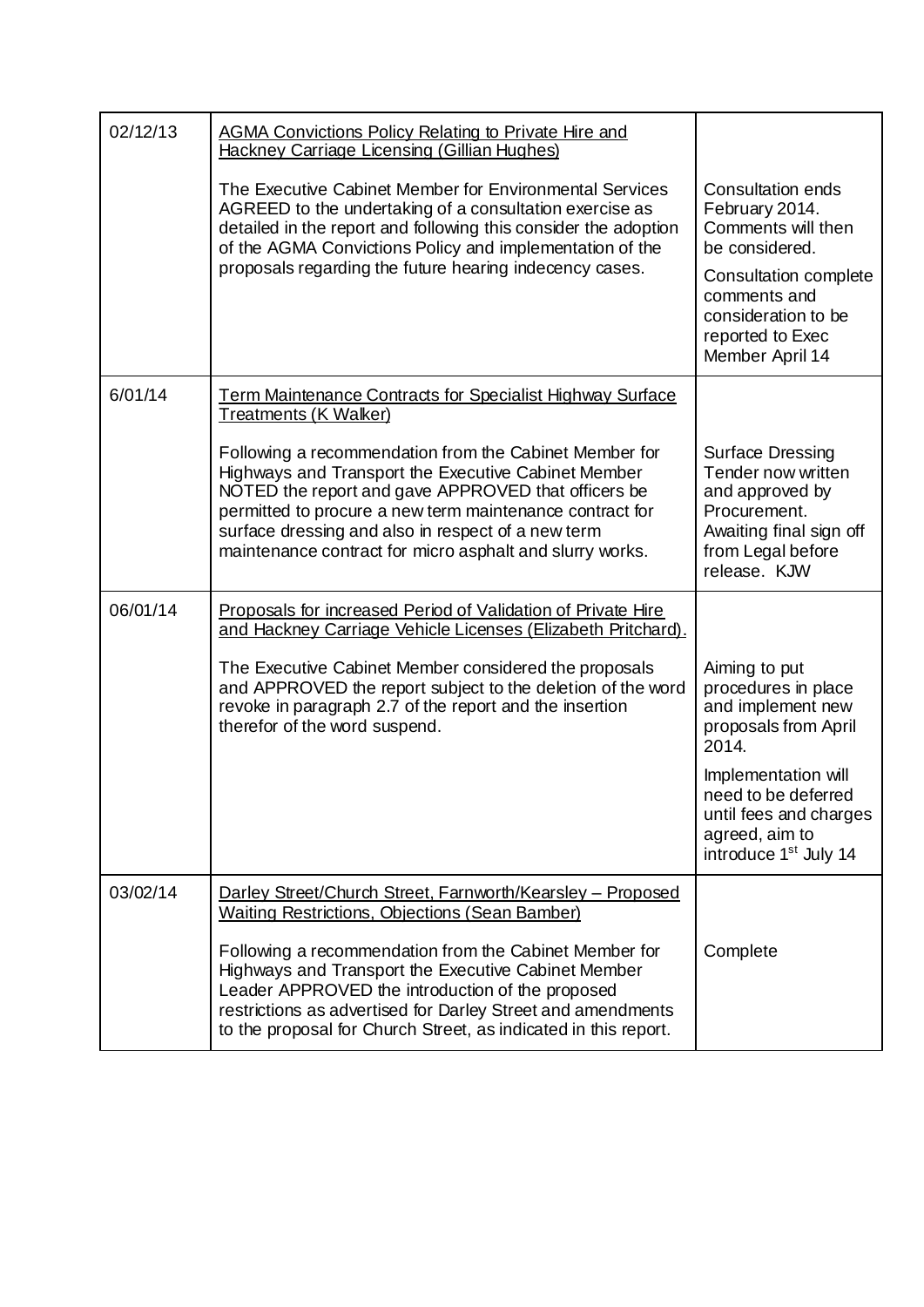| 03/02/14 | <b>Street Lighting LED Lighting/Energy Efficiency Business</b><br>Case (Mark Atherton)                                                                                                                                                                                                                                                         |                                                                                                                                                       |
|----------|------------------------------------------------------------------------------------------------------------------------------------------------------------------------------------------------------------------------------------------------------------------------------------------------------------------------------------------------|-------------------------------------------------------------------------------------------------------------------------------------------------------|
|          | Following a recommendation from the Cabinet Member for<br>Highways and Transport the Executive Cabinet Member<br>Leader APPROVED the report including the proposed 75%<br>setting profile, the three year installation programme and the<br>ward based route sequence order approach.                                                          | Specification for<br>lantern now written<br>and discussions with<br>Procurement ongoing<br>in respect of entering<br>into formal tender<br>agreement. |
| 03/02/14 | Petition, Oakwood Drive, Heaton, Bolton (Mark Atherton)                                                                                                                                                                                                                                                                                        |                                                                                                                                                       |
|          | Following a recommendation from the Cabinet Member for<br>Highways and Transport the Executive Cabinet Member<br>Leader AGREED not to include Oakwood Drive in the list of<br>streets to be gritted and that the member of the public who<br>had made the request be advised of this decision and the<br>observations contained in the report. | A letter has been sent<br>to resident advising of<br>the decision.<br>Complete                                                                        |
| 3/02/14  | Review of Policy for the Management of Trees Owned and<br>Managed by the Council (Malcolm Russell)                                                                                                                                                                                                                                             |                                                                                                                                                       |
|          | Following a recommendation from the Cabinet Member for<br>Neighbourhood and Community Services the Executive<br>Cabinet Member Leader AGREED the proposals contained in<br>the report.                                                                                                                                                         | Policy being<br>implemented                                                                                                                           |
| 03/02/14 | <b>Review of the Management of Allotments (Malcolm Russell)</b>                                                                                                                                                                                                                                                                                |                                                                                                                                                       |
|          | Following a recommendation from the Cabinet Member for<br>Neighbourhood and Community Services the Executive<br>Cabinet Member Leader AGREED the proposals contained in<br>the report, namely:-                                                                                                                                                |                                                                                                                                                       |
|          | (i) the request from Harpers Lane Allotments Ltd for a<br>Business Tenancy for part or all of the Harpers Lane<br>Allotments site.                                                                                                                                                                                                             | Discussions ongoing                                                                                                                                   |
|          | authorise the Director of Environmental Services to enter<br>(ii)<br>into 'Operational Management' arrangements with other<br>allotment sites who wish to do so.                                                                                                                                                                               | Expressions of<br>interest coming<br>forward from sites and<br>being worked up                                                                        |
|          | the operational, process and procedural changes set out<br>(iii)<br>in the report.                                                                                                                                                                                                                                                             | Being implemented                                                                                                                                     |
|          | authorise the Director of Environmental Services to<br>(iv)<br>enter into an arrangement with the Association of<br>Bolton Allotment Societies (ABAS) for that<br>organisation to take over the arrangement and<br>management of the allotment competitions.                                                                                   | Discussions ongoing                                                                                                                                   |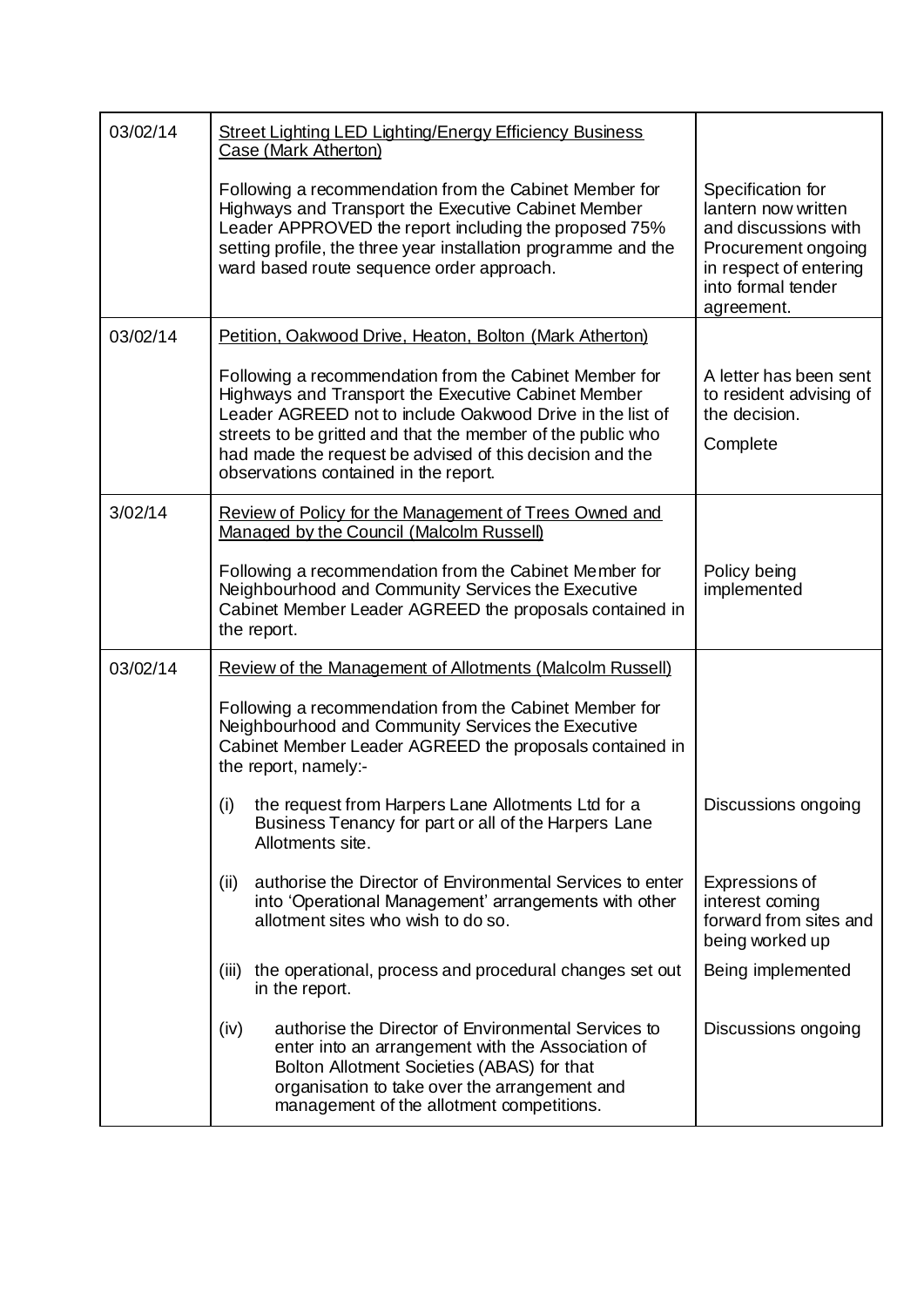| 03/02/14 | <b>Environmental Services Strategic Budget Report (JP)</b>                                                                                                                                                                                    |                                                                                       |
|----------|-----------------------------------------------------------------------------------------------------------------------------------------------------------------------------------------------------------------------------------------------|---------------------------------------------------------------------------------------|
|          | The Executive Cabinet Member Leader AGREED -                                                                                                                                                                                                  |                                                                                       |
|          | the proposed revenue budget of £31.199m prior to the<br>(i)<br>adoption of strategic options.                                                                                                                                                 | Completed                                                                             |
|          | the savings and efficiency options outlined in Appendix C<br>(ii)<br>to this report. The options are made up of two elements:                                                                                                                 |                                                                                       |
|          | Corporate Savings and Efficiency options (£3.385m)                                                                                                                                                                                            |                                                                                       |
|          | Demand Led (£0.084m)                                                                                                                                                                                                                          |                                                                                       |
|          | the Strategic Budget after strategic options will amount<br>(iii)<br>to £27.73m.                                                                                                                                                              |                                                                                       |
|          | the disestablishment of the vacant posts identified within<br>(iv)<br>the report.                                                                                                                                                             |                                                                                       |
|          | $(iv)$ the capital programme of £14.966m.                                                                                                                                                                                                     |                                                                                       |
| 03/02/14 | Housing Services Strategic Budget (J Pollard) (JP)                                                                                                                                                                                            |                                                                                       |
|          | The Executive Cabinet Member Leader AGREED -                                                                                                                                                                                                  |                                                                                       |
|          | the proposed revenue budget of £2,436,000 prior to the<br>(i)<br>adoption of strategic options;                                                                                                                                               | Completed                                                                             |
|          | the strategic redirection options outlined in Appendix C<br>(ii)<br>to this report, totalling £199,000 of which £194,000 is<br>strategic options and £5,000 is demand led. Following<br>this, the Strategic Budget will amount to £2,237,000. |                                                                                       |
|          | the capital programme of £3,645,000.<br>(iii)                                                                                                                                                                                                 |                                                                                       |
| 03/02/14 | Housing Fees and Charges Report (J Pollard)                                                                                                                                                                                                   |                                                                                       |
|          | The Executive Cabinet Member Leader NOTED the report<br>and deferred approval to a future meeting pending<br>clarification of information provided concerning the hourly<br>rates for officers as listed in table one to the report.          | Completed                                                                             |
| 03/02/14 | Tender for Plant Hire (Sean Croudace)                                                                                                                                                                                                         |                                                                                       |
|          | The Executive Cabinet Member Leader APPROVED that<br>Corporate Procurement is permitted to let the tender on<br>behalf of the Environmental Services Department as set out<br>in the report.                                                  | The procurement<br>team are letting the<br>tender via the NWCE<br>procurement portal. |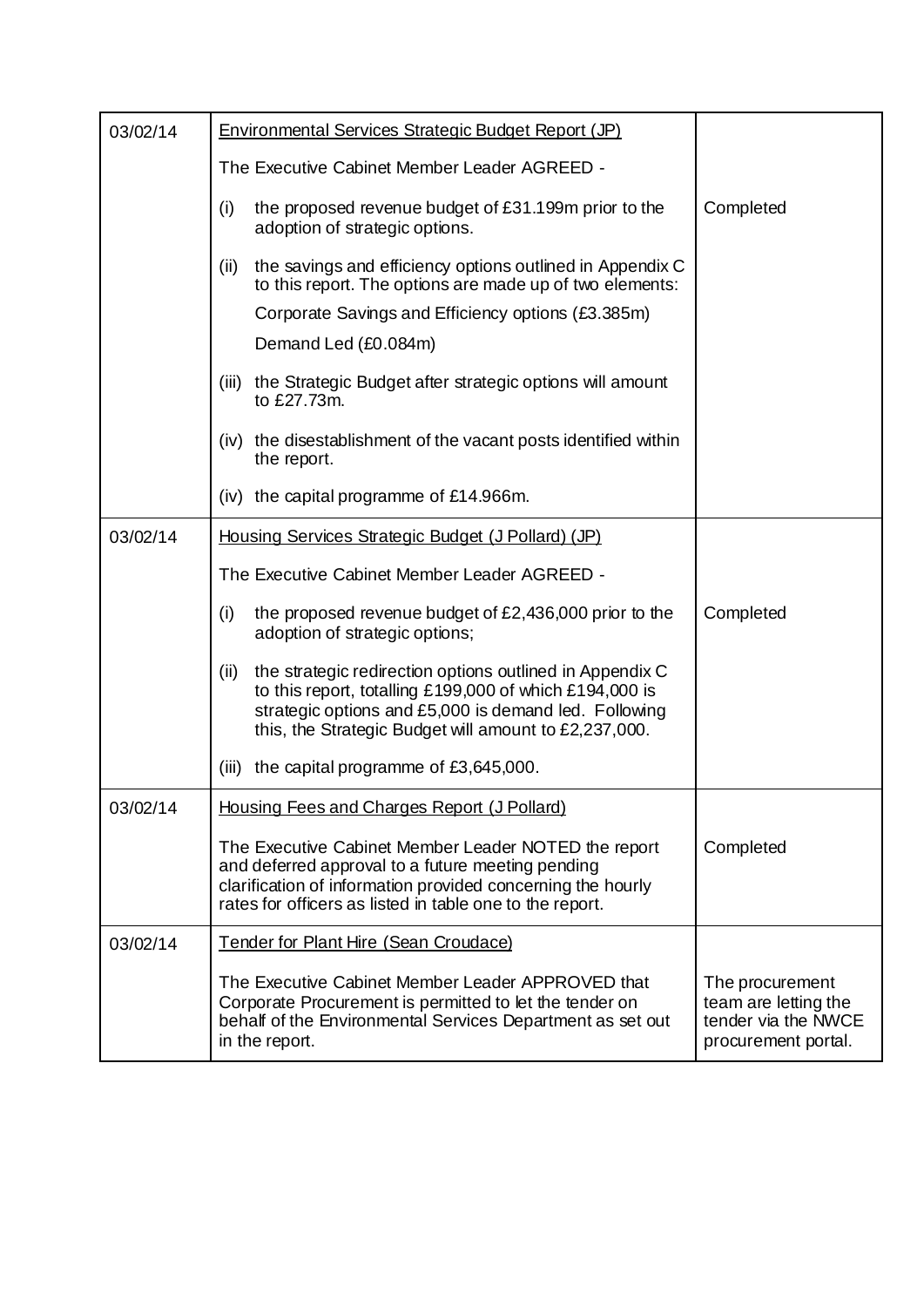| 03/03/14 | Cornerstone Church, Bromley Cross - Direction Signs (John<br>Davies)                                                                                                                                                                                                                                           |                                                                                                                                                                                                                                    |
|----------|----------------------------------------------------------------------------------------------------------------------------------------------------------------------------------------------------------------------------------------------------------------------------------------------------------------|------------------------------------------------------------------------------------------------------------------------------------------------------------------------------------------------------------------------------------|
|          | Following recommendation from the Cabinet Member for<br>Highways and Transport the Executive Cabinet Member<br>AGREED that:-                                                                                                                                                                                   | Report to be<br>presented at the next<br>available PDG.                                                                                                                                                                            |
|          | The request for signing to the Cornerstone Baptist<br>(i)<br>Church in Bromley Cross is not approved; and                                                                                                                                                                                                      |                                                                                                                                                                                                                                    |
|          | The policy for, Signing of Individual Premises and<br>(ii)<br>Tourism Signing is referred back to the Environment and<br>Housing Policy Development Group to consider revising<br>the information within the policy relating to places of<br>worship.                                                          |                                                                                                                                                                                                                                    |
| 03/03/14 | Approval to Tender for the Supply of Tyres and Associated<br>Services to Fleet Management (Andrew Wood)                                                                                                                                                                                                        |                                                                                                                                                                                                                                    |
|          | Following a recommendation from the Cabinet for Waste and<br>Recycling the Executive Cabinet Member AGREED to grant<br>approval for Vehicle Fleet Management to tender for the<br>supply and fit of tyres and associated services provided and<br>allow the Council to award the tender on a best value basis. | We have now<br>received a proof copy<br>of the Invitation to<br><b>Tender Document</b><br>from Procurement, a<br>meeting is arranged<br>for tomorrow morning<br>to go through the<br>document with myself<br>& Jacqueline Lindley. |
|          |                                                                                                                                                                                                                                                                                                                | Any amendments will<br>be fed back to the<br>Procurement Team.                                                                                                                                                                     |
| 03/03/14 | Review of Provision of Bowling Greens and Associated<br><b>Facilities (Malcolm Russell)</b>                                                                                                                                                                                                                    |                                                                                                                                                                                                                                    |
|          | Following a recommendation from the Cabinet Member for<br>Neighbourhood and Community Services Executive Cabinet<br>Member $-$                                                                                                                                                                                 |                                                                                                                                                                                                                                    |
|          | (i)<br>APPROVED the criteria set out in the report for<br>prioritising the retention of bowling greens and<br>associated facilities.                                                                                                                                                                           |                                                                                                                                                                                                                                    |
|          | Authorise the Director of Environmental Services to<br>(ii)<br>utilise the criteria to identify sites for potential closure to<br>achieve the savings required by the approved<br>Neighbourhood and Regulatory Services and any<br>subsequent budget reductions; and                                           | To be actioned once<br>2014 usage identified.                                                                                                                                                                                      |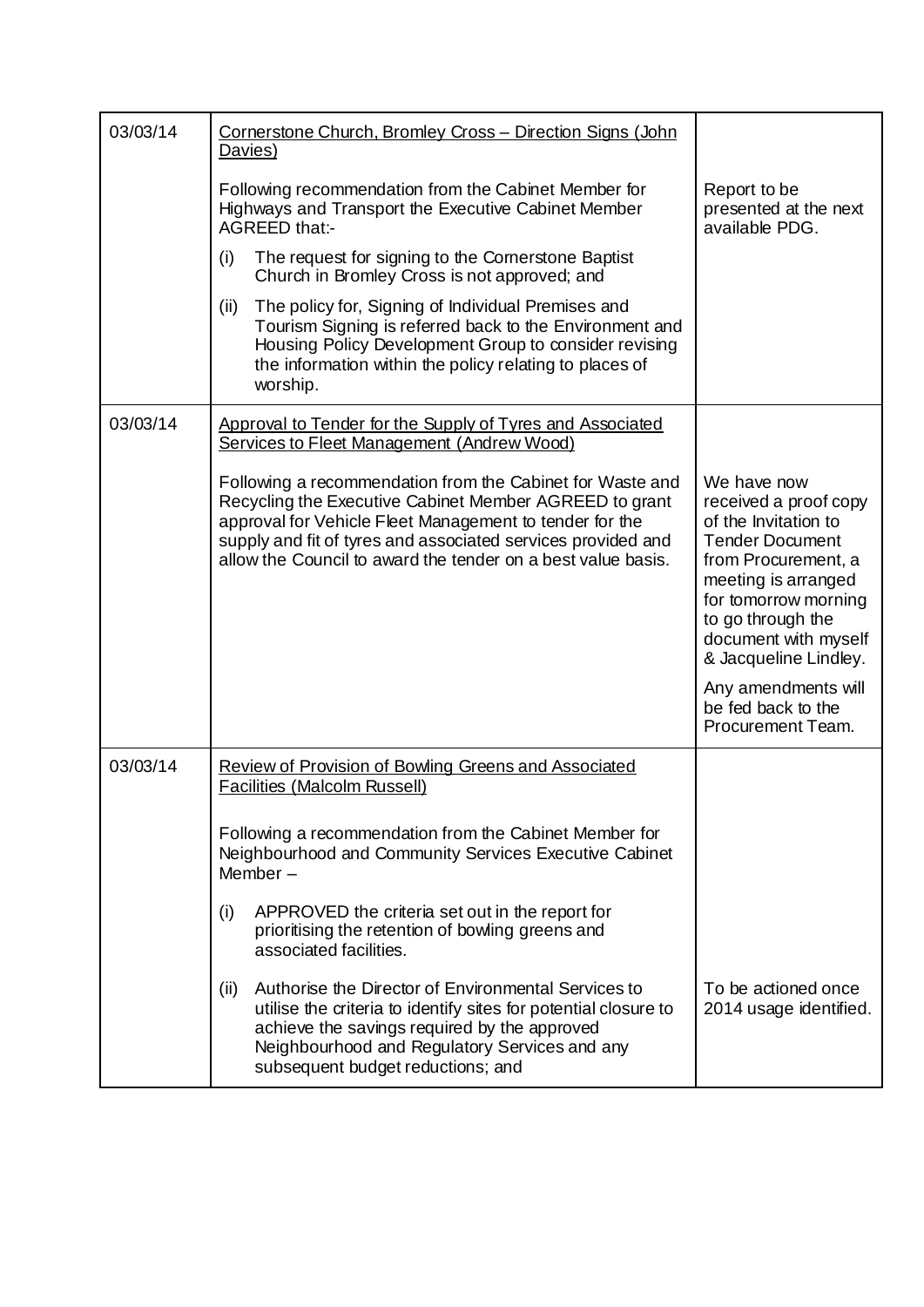|          | Authorise the Director of Environmental Services, in<br>(iii)<br>consultation with the Chief Executive Cabinet Member,<br>to implement the closure and removal of greens and<br>associated facilities identified by the application of the<br>approved criteria to achieve the savings required by the<br>approved Neighbourhood and Regulatory Services and<br>any subsequent approved budget reductions.                                                                                                                                                                                                                                    | To follow from (ii)<br>above.                                                                              |
|----------|-----------------------------------------------------------------------------------------------------------------------------------------------------------------------------------------------------------------------------------------------------------------------------------------------------------------------------------------------------------------------------------------------------------------------------------------------------------------------------------------------------------------------------------------------------------------------------------------------------------------------------------------------|------------------------------------------------------------------------------------------------------------|
| 03/03/14 | <b>Procurement of Fresh and Frozen Meat (Elaine Long)</b>                                                                                                                                                                                                                                                                                                                                                                                                                                                                                                                                                                                     |                                                                                                            |
|          | Following a recommendation from the Cabinet Member for<br>Neighbourhood and Community Services, the Executive<br>Cabinet Member gave approval to continue to purchase fresh<br>and frozen meats through Clifton Meats via YPO until the new<br>YPO/AGMA framework is in place to ensure best value is<br>attained and noted that a mini competition will be required<br>once the new YPO/AGMA framework is in place and gives<br>approval for this to go ahead when required.                                                                                                                                                                 | Confirmation for final<br>supply from a<br>framework contract<br>will be confirmed in<br><b>June 2014</b>  |
| 03/03/14 | Approval to Tender the Bulky Waste Collection Service<br>(Laura Swann)                                                                                                                                                                                                                                                                                                                                                                                                                                                                                                                                                                        |                                                                                                            |
|          | The Director of Environment Service submitted a report which<br>sought approval to tender the bulky waste collection service.<br>By way of background information, the report explained that<br>the Council had a statutory duty to provide a bulky waste<br>collection service to residents, however, the Controlled Waste<br>Regulations 1992 permitted councils to make a charge for the<br>collection of bulky waste.<br>Following a recommendation from the Cabinet Member for<br>Waste and Recycling, the Executive Cabinet Member<br>APPROVED the tendering of the Bulky Waste Collection<br>Service using the specification provided. | <b>Tender documents</b><br>being will be issued in<br>April. Finalising data<br>protection<br>arangements. |
| 03/03/14 | Missed Grey Bin and Food Waste Container Reporting Time<br>(Laura Swann)                                                                                                                                                                                                                                                                                                                                                                                                                                                                                                                                                                      |                                                                                                            |
|          | Following a recommendation from the Cabinet Member for<br>Waste and Recycling, the Executive Cabinet Member<br>APPROVED that the cut off time for the reporting of missed<br>grey bins is amended to 5.00pm the next working day after<br>the collection was due to take place.                                                                                                                                                                                                                                                                                                                                                               | Cut off time of 5pm in<br>place                                                                            |
| 03/03/14 | <b>Sex Establishment Policy (Peter Tomkies)</b>                                                                                                                                                                                                                                                                                                                                                                                                                                                                                                                                                                                               |                                                                                                            |
|          | The Executive Cabinet Member for Environmental Services<br>AGREED that the final Sex Establishment Policy, post<br>consultation, to be submitted to full Council in order to adopt<br>the provisions of Section 27 of the Policing and Crime Act<br>2009.                                                                                                                                                                                                                                                                                                                                                                                     | Scheduled for full<br>council April 14 for<br>adoption.                                                    |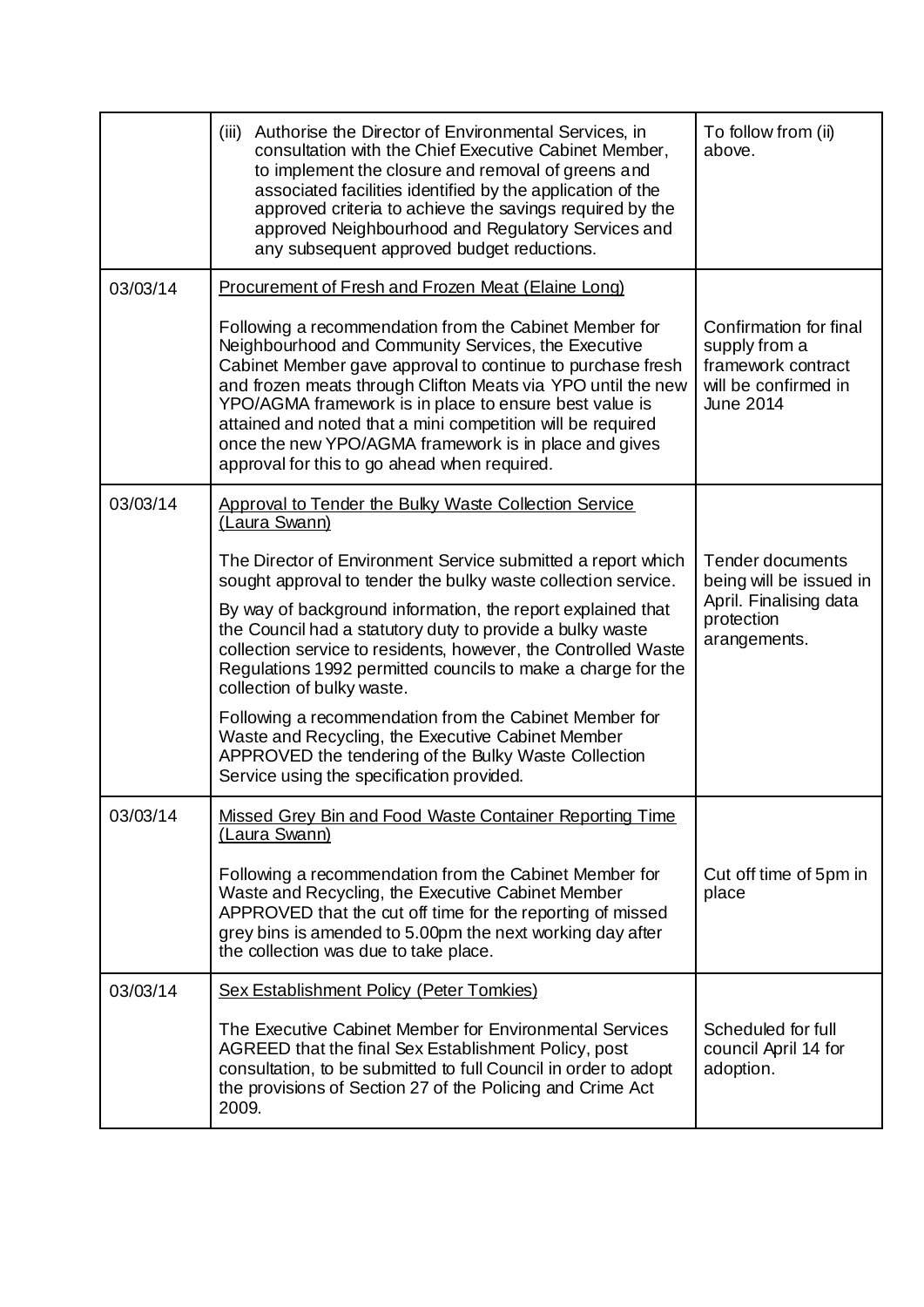| 07/04/14   | Bradshaw Area, Proposed Waiting Restrictions (J<br>Jedrzejewski)                                                                                                                                                                                                                                         |                                                     |
|------------|----------------------------------------------------------------------------------------------------------------------------------------------------------------------------------------------------------------------------------------------------------------------------------------------------------|-----------------------------------------------------|
|            | Following a recommendation from the Cabinet Member for<br>Highways and Transport, the Executive Cabinet Member,<br>having considered the objections and views of ward<br>members, agreed to the introduction of the proposed<br>restrictions, as shown in Appendix A to the report.                      | Implementation date<br>currently being<br>arranged. |
| 07/04/2014 | Moss Lane, Kearsley - Petition Requesting Carriageway<br>Resurfacing and New Street Lighting (Kevin Walker)                                                                                                                                                                                              |                                                     |
|            | Following a recommendation from the Cabinet Member for<br>Highways and Transport, the Executive Cabinet Member<br>agreed to $-$                                                                                                                                                                          |                                                     |
|            | (i)<br>Note the contents of the report regarding the status of<br>Moss Lane as an unadopted highway;                                                                                                                                                                                                     | Response now<br>returned to Petition<br>Organiser.  |
|            | (ii)<br>Decline to resurface the highway;                                                                                                                                                                                                                                                                |                                                     |
|            | (iii)<br>Decline to install new street lighting in this highway;<br>and                                                                                                                                                                                                                                  |                                                     |
|            | (iv)<br>Authorise officers to reply to residents informing them<br>of the outcome.                                                                                                                                                                                                                       | Complete                                            |
|            |                                                                                                                                                                                                                                                                                                          |                                                     |
| 07/04/2014 | Dearden Street / Lever Street / Ainsworth Road - Proposed<br><b>Highway Alterations (Emma Slevin)</b>                                                                                                                                                                                                    |                                                     |
|            | Following a recommendation from the Cabinet Member for<br>Highways and Transport, the Executive Cabinet Member,<br>having considered the comments made in response to the<br>local area consultation and views of ward members,<br>approved the scheme shown on drawing 317072/03 for<br>implementation. | Works being<br>programmed for<br>implementation.    |
|            |                                                                                                                                                                                                                                                                                                          |                                                     |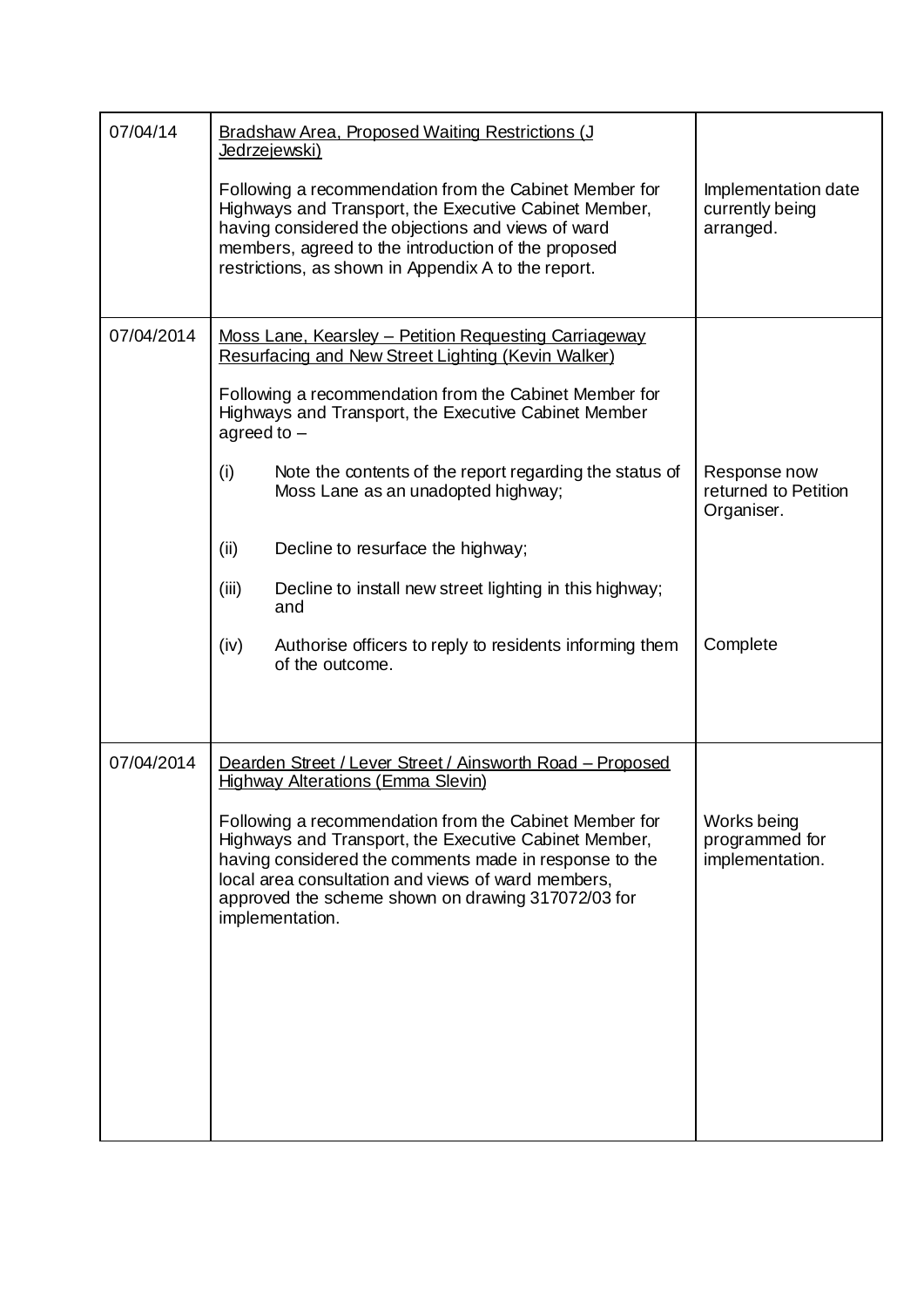| 07/04/2014 | Approval for Procurement of High Speed Road Traffic<br>Management and Associated Verge Maintenance Services<br>(John Sharrock)                                                                                      |                                                                                                |
|------------|---------------------------------------------------------------------------------------------------------------------------------------------------------------------------------------------------------------------|------------------------------------------------------------------------------------------------|
|            | Following a recommendation from the Cabinet Member for<br>Neighbourhood and Community Services, the Executive<br>Member agreed to $-$                                                                               | Tender placed on<br>Chest on 17 <sup>th</sup> April.                                           |
|            | (i)<br>Procure high speed road traffic management and<br>associated verge maintenance services (via the<br>Corporate Procurement Team) in accordance with the<br>Council's Standing Orders relating to procurement; | Closing date for<br>tender returns is 14 <sup>th</sup><br>May                                  |
|            | (ii)<br>Appoint the successful tenderer to deliver high speed<br>road traffic management and associated verge<br>maintenance services in accordance with the tender<br>documents; and                               |                                                                                                |
|            | (iii)<br>Authorise the Borough Solicitor to carry out all<br>necessary legal formalities.                                                                                                                           |                                                                                                |
| 07/04/2014 | <b>Framework of Approved Contractors for Social Needs</b><br>Transport (Kevan Roberts)                                                                                                                              |                                                                                                |
|            | Following a recommendation from the Cabinet Member for<br>Neighbourhood and Community Services, the Executive<br>Member APPROVED -                                                                                  | Framework<br>Contractors written to<br>inform of the process                                   |
|            | The extension of the terms of the framework<br>(i)<br>agreement for a further two twelve month periods<br>from 1st September, 2014; and                                                                             | to extend prior to<br>posting re-fresh<br>documents on The<br>Chest in early May.              |
|            | (ii)<br>Prior to the extension, allow providers on the<br>framework the opportunity to refresh their vehicle<br>information and pricing schedule, as indicated in the<br>report.                                    |                                                                                                |
| 07/04/2014 | Approval to Tender for Bin Cleaning, Repair and<br>Refurbishment (Mark Hoban)                                                                                                                                       |                                                                                                |
|            | Following a recommendation from the Cabinet Member for<br>Waste, Recycling and Housing, the Executive Cabinet<br>Member AGREED -                                                                                    | <b>Tender Evaluation</b><br>questions being<br>finalised. Will go out<br>to tender April / May |
|            | (i)<br>To tender for bin cleaning, repair and refurbishment<br>services using the specification provided in Appendix<br>$1$ ; and                                                                                   |                                                                                                |
|            | (ii)<br>Delegate authority to the Director of Environmental<br>Services to award the successful tenderer on a best<br>value basis.                                                                                  |                                                                                                |